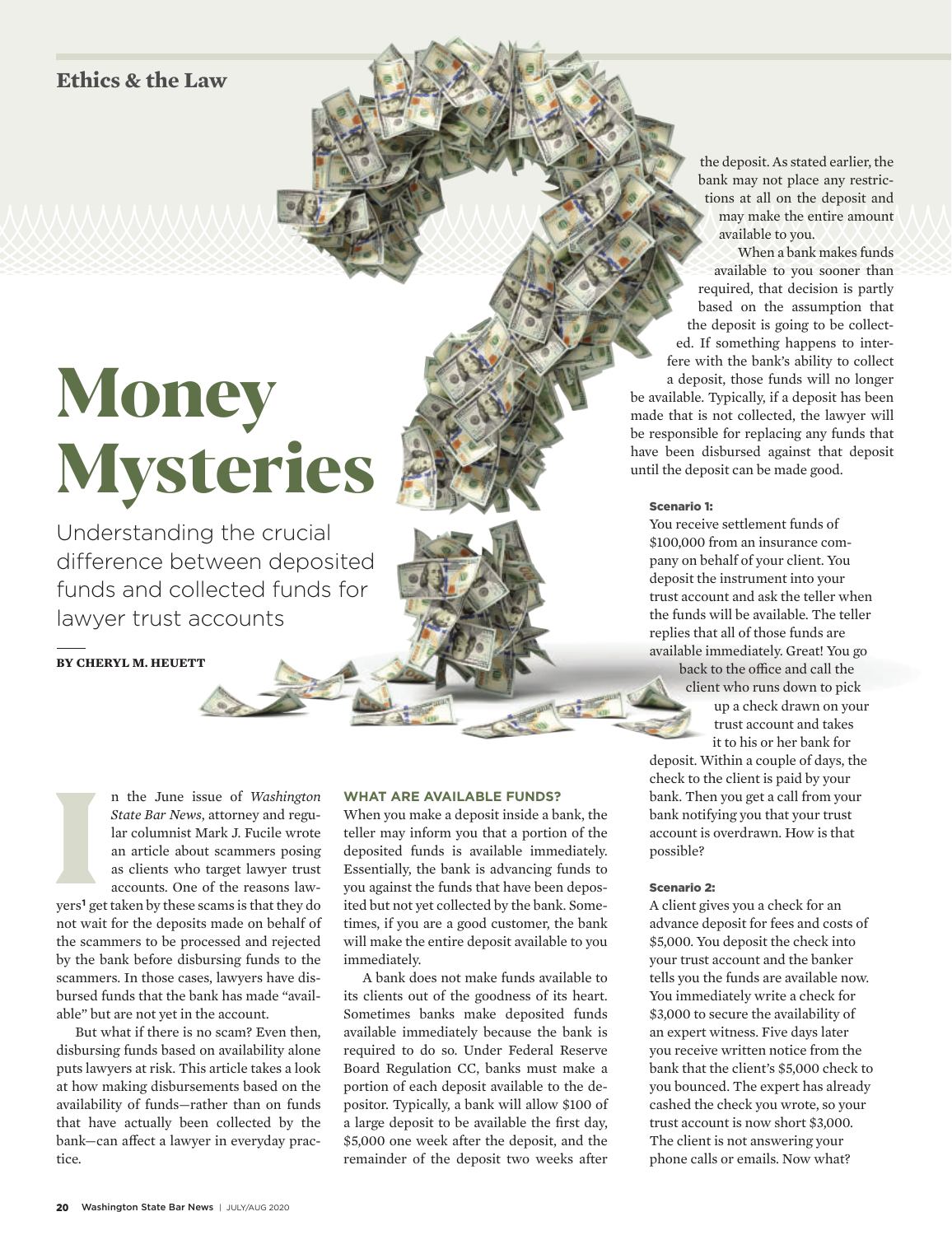#### **WHAT HAPPENED?**

In Scenario 1, there are a couple of possible causes for the overdraft. Most likely, the bank decided to put a hold on the deposit after you left and sent you a notice through the mail that you haven't received yet. In that case, the bank has essentially reversed the availability of the funds. If the bank decides to hold the deposit, the checks written against it may not clear.

It's also possible that the deposit was not collected by your bank because the issuer of the payment rejected the endorsement. Insurance companies still use drafts, where the endorsement must be approved by the issuer before the bank will release the funds. Before your bank can collect those funds, you will need to obtain the proper endorsements on the draft and re-deposit it. As an auditor, I've seen it happen many times that the endorsement on the back of a settlement check or draft is rejected because the lawyer forgot to get the client's signature.

Regardless of the reason for the overdraft, your trust account balance is now negative, and by a large amount. Whatever other client funds you had in trust are gone. Are checks written on behalf of other clients going to bounce? The WSBA Office of Disciplinary Counsel (ODC) is almost certainly going to open a grievance against you, whether the overdraft is reported by the bank or you.**2** Although the type of overdraft that occurred in Scenario 1 is one that a lawyer can probably correct by obtaining the client's endorsement and re-depositing the draft, you need to consider what actions you must take in order to prevent additional overdrafts in the meantime.

In Scenario 2, the lawyer has simply disbursed funds from the trust account that were not there. This is another example of the lawyer relying on the available funds as though they were actually collected. The lawyer will have to replace the \$3,000 that was disbursed to the expert witness and attempt to get the client to replace the initial deposit.

The first reaction many lawyers have is to be angry. Why did the bank say those funds were available and then change its mind? What lawyers have to understand is that even though a bank makes funds available, if the bank cannot collect the funds, the amount of the deposit will be reversed out of the trust account. If disbursements were made from the funds that were previously available but were uncollectable, those disbursements cause a shortage in the trust account.

A shortage means that there is not enough money in the trust account to cover the total of all client balances that should be held in trust. A shortage can occur even when there is no overdraft.**3** That happens when a lawyer disburses more funds on behalf of a client than the client has on deposit, but the trust-account balance overall is not negative. This type of shortage is usually demonstrated by a negative client balance. Disbursing more funds on behalf of a client than are in the trust account is a violation of RPC 1.15A(h)(8).

Whenever a deposit is not collected and is charged back against a trust account, the lawyer must review the trust account records immediately to determine whether he or she has spent any of the deposited funds.**4** In both scenarios above, the lawyer spent some of the deposit before it had been collected from the bank it was drawn on.

#### **WHAT TO DO ABOUT IT?**

Any funds that a lawyer has disbursed against an uncollected deposit must be replaced by the lawyer until the funds he or she deposited can be collected.**5**

Under Scenario 1, if the lawyer has to replace funds approaching \$100,000, he or she may have difficulty. In my time as an auditor, I have seen lawyers who have had to take out mortgages on their homes or borrow money from family members in order to replace funds that were disbursed from a deposit the bank made available but could not collect.

**Cheryl M. Heuett** is the audit manager with the Washington State Bar Association, where she has worked since 2005. Her duties include conducting for-cause audits



and monitoring lawyers who are on probation or in diversion. She educates lawyers about trust account rules by responding to phone and email questions and speaks at several CLE classes throughout the year. Including her work at the Bar, she has over 25 years of experience in both public and private accounting. She can be reached at 206-733-5937 and cherylh@wsba.org.

In Scenario 2, the lawyer's shortage is limited to the \$3,000 used to pay the expert witness and is probably easier to replace, even though \$3,000 is still a significant amount of money. Those funds must be replaced even though there may have been enough funds in the trust account overall to cover that deposit. The funds paid to the expert witness belonged to other clients.

If the \$3,000 in the above scenario is promptly replaced, would the lawyer be subject to discipline? It seems clear that there was a violation of RPC 1.15A(h)(7) because the deposit was, in fact, not collected before funds were disbursed against it. The circumstances of each shortage must be evaluated on a case-by-case basis, but generally the restoration of funds would be taken into account in determining what, if any, disciplinary action was appropriate.

#### **HOW DO YOU KNOW WHEN FUNDS ARE COLLECTED AND CAN BE DISBURSED?**

It is understandable, of course, that lawyers are eager to disburse funds that have been received. Clients are usually aware that funds are coming in and may be calling. Labor & Industries (L&I) clients may be lined up outside the lawyer's office on the days that L&I payments are due. Even so, a lawyer must resist the urge to disburse funds from a deposit before the deposit is collected by the lawyer's bank.

RPC 1.15A(h)(7) says a lawyer "must not disburse funds from a trust account until deposits have cleared the banking process and been collected." That rule can be difficult to follow. Most banks are unable to tell you when a deposit has been collected. The teller may say the "funds are available" or "it looks like the deposit has cleared," but they are usually looking at a screen that shows the deposit was made. If a lawyer makes a deposit and then goes back to the office and looks online, the lawyer may also see that the deposit was posted to the account, but that does not mean the funds have been collected and are in the account ready to be disbursed.

I have had countless lawyers tell me while explaining an overdraft in their trust account—that the bank said it was all right to go ahead and disburse the funds. But you

CONTINUED >